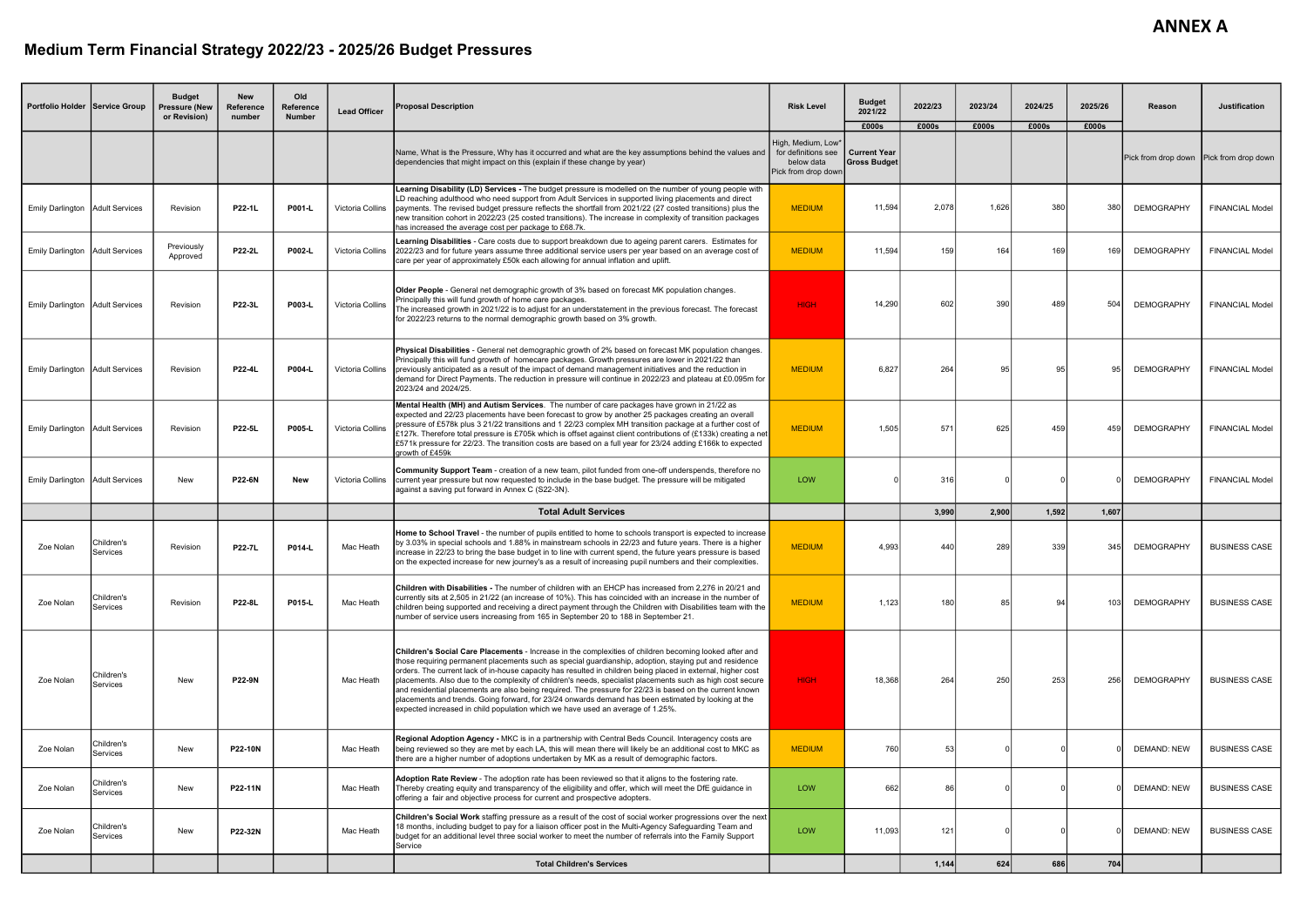## Medium Term Financial Strategy 2022/23 - 2025/26 Budget Pressures

| <b>Portfolio Holder Service Group</b> |                                    | <b>Budget</b><br><b>Pressure (New</b><br>or Revision) | <b>New</b><br>Reference<br>number | Old<br>Reference<br><b>Number</b> | <b>Lead Officer</b>                                                                                                                                                            | <b>Proposal Description</b>                                                                                                                                                                                                                                                                                                                                                                                                                                                                                | <b>Risk Level</b> | <b>Budget</b><br>2021/22 | 2022/23   | 2023/24 | 2024/25 | 2025/26                                                                           | Reason                                                                     | Justification          |
|---------------------------------------|------------------------------------|-------------------------------------------------------|-----------------------------------|-----------------------------------|--------------------------------------------------------------------------------------------------------------------------------------------------------------------------------|------------------------------------------------------------------------------------------------------------------------------------------------------------------------------------------------------------------------------------------------------------------------------------------------------------------------------------------------------------------------------------------------------------------------------------------------------------------------------------------------------------|-------------------|--------------------------|-----------|---------|---------|-----------------------------------------------------------------------------------|----------------------------------------------------------------------------|------------------------|
|                                       |                                    |                                                       |                                   |                                   |                                                                                                                                                                                |                                                                                                                                                                                                                                                                                                                                                                                                                                                                                                            |                   | £000s                    | £000s     | £000s   | £000s   | £000s                                                                             |                                                                            |                        |
|                                       |                                    |                                                       |                                   |                                   |                                                                                                                                                                                |                                                                                                                                                                                                                                                                                                                                                                                                                                                                                                            |                   |                          |           |         |         |                                                                                   |                                                                            |                        |
|                                       |                                    |                                                       |                                   |                                   |                                                                                                                                                                                | <b>Total Public Health</b>                                                                                                                                                                                                                                                                                                                                                                                                                                                                                 |                   |                          |           |         |         |                                                                                   |                                                                            |                        |
| Rob Middletor                         | inance &<br>Resources              | <b>New</b>                                            | P22-13N                           |                                   |                                                                                                                                                                                | Microsoft Licences - with the move to a subscription based software approach, there is a need to increase<br>Steve Richardson the number of licences costing, £0.140m. In addition, there is also an anticipated spike increase upon<br>renewal of the contract in July 2022.                                                                                                                                                                                                                              | LOW               | 567                      | 163       | 47      |         |                                                                                   | <b>DEMAND: NEW</b>                                                         | <b>BUSINESS CASE</b>   |
| Rob Middleton                         | inance &<br>Resources              | New                                                   | P22-14N                           |                                   | Insurance Premiums - the latest advice the authority has received from the insurers is that the premiums<br><b>MEDIUM</b><br>Steve Richardso<br>will increase from April 2022. |                                                                                                                                                                                                                                                                                                                                                                                                                                                                                                            | 1,124             | $\boldsymbol{\varDelta}$ |           |         |         | CONTRACTUAL<br><b>CHANGE (NEW</b><br><b>CONTRACT WITH</b><br><b>HIGHER PRICE)</b> | <b>BUSINESS CASE</b>                                                       |                        |
|                                       |                                    |                                                       |                                   |                                   |                                                                                                                                                                                |                                                                                                                                                                                                                                                                                                                                                                                                                                                                                                            |                   |                          |           |         |         |                                                                                   |                                                                            |                        |
|                                       |                                    |                                                       |                                   |                                   |                                                                                                                                                                                | <b>Total Finance &amp; Resources</b>                                                                                                                                                                                                                                                                                                                                                                                                                                                                       |                   |                          | 204       | 47      |         |                                                                                   |                                                                            |                        |
|                                       |                                    |                                                       |                                   |                                   |                                                                                                                                                                                | <b>Total Chief Executive, Social Care and Housing</b>                                                                                                                                                                                                                                                                                                                                                                                                                                                      |                   | 5,338                    |           | 3,571   | 2,278   | 2,311                                                                             |                                                                            |                        |
| Pete Marland                          | .aw and<br>Governance              | New                                                   | P22-16N                           |                                   | Sharon<br>Bridglalsingh                                                                                                                                                        | Additional Legal Staff to cover Children's Social Care Cases - in April 2021 officers approved the<br>recruitment of an added CS lawyer to cover the long standing pressure in this work. This post will assist in<br>covering the less complex cases. The budget for the more complex cases is held within Children's Services<br>and another pressure is being shown elsewhere. The overall pressure is £55k but due to vacant posts,<br>cover costs could temporarily exceed the core pressure in 22/23 | LOW               | 1,789                    |           | $-20$   |         |                                                                                   | <b>DEMAND: NEW</b>                                                         | <b>BUSINESS CASE</b>   |
| Pete Marland                          | .aw and<br>Governance              | New                                                   | P22-33N                           |                                   | Sharon<br>Bridglalsingh                                                                                                                                                        | Councillors Allowances - The current scheme of councillor's allowances has run for 4 years (the maximum<br>life of an indexed scheme) and is being reviewed with effect 22/23 for a further 4 years                                                                                                                                                                                                                                                                                                        | LOW               | 830                      | 60        |         |         |                                                                                   | CONTRACTUAL<br>CHANGE (NEW<br><b>CONTRACT WITH</b><br><b>HIGHER PRICE)</b> | <b>BUSINESS CASE</b>   |
|                                       |                                    |                                                       |                                   |                                   |                                                                                                                                                                                |                                                                                                                                                                                                                                                                                                                                                                                                                                                                                                            |                   |                          |           |         |         |                                                                                   |                                                                            |                        |
|                                       |                                    |                                                       |                                   |                                   |                                                                                                                                                                                | <b>Total Law &amp; Governance</b>                                                                                                                                                                                                                                                                                                                                                                                                                                                                          |                   |                          | 135       | $-20$   |         |                                                                                   |                                                                            |                        |
| Pete Marland                          | Planning &<br>Placemaking          | New                                                   | P22-34N                           |                                   | Paul Thomas                                                                                                                                                                    | <b>Planning Specialist Post</b> - Waste and Minerals - Provide specialist support to cover waste and minerals<br>support to planners. The pressure of this cost is covered by the increase in the land charges income budget<br>in the savings schedule.                                                                                                                                                                                                                                                   | LOW               | 1,094                    |           |         |         |                                                                                   | <b>DEMAND: NEW</b>                                                         | <b>BUSINESS CASE</b>   |
|                                       |                                    |                                                       |                                   |                                   |                                                                                                                                                                                |                                                                                                                                                                                                                                                                                                                                                                                                                                                                                                            |                   |                          |           |         |         |                                                                                   |                                                                            |                        |
|                                       |                                    |                                                       |                                   |                                   |                                                                                                                                                                                | <b>Total Planning &amp; Placemaking</b>                                                                                                                                                                                                                                                                                                                                                                                                                                                                    |                   |                          | 54        |         |         |                                                                                   |                                                                            |                        |
| Lauren Townsend                       | Environment and<br>Property        | Previously<br>Approved                                | P22-17L                           | P031-L                            | <b>Stuart Proffitt</b>                                                                                                                                                         | Demographic Growth - waste contracts (refuse collection, food and garden waste collection and disposal,<br>street cleansing, and household waste sites) based on an increase to reflect additional properties in MK<br>ranging over the next 4 years from 1.37% to 2.37%. Projections are based on new homes projections.                                                                                                                                                                                  | LOW               | 17,845                   | 379       | 475     | 420     | 303                                                                               | <b>DEMOGRAPHY</b>                                                          | <b>FINANCIAL Model</b> |
| Lauren Townsend                       | Environment an<br>Property         | Previously<br>Approved                                | P22-18L                           | P032-L                            | <b>Stuart Proffitt</b>                                                                                                                                                         | Demographic Growth - landscape maintenance based on 2% growth in landscape adopted areas, in line<br>with estimated highways growth.                                                                                                                                                                                                                                                                                                                                                                       | LOW               | 2,307                    | $\Delta$  | 49      | 52      | 54                                                                                | <b>DEMOGRAPHY</b>                                                          | <b>FINANCIAL Model</b> |
| Lauren Townsend                       | Environment an<br>Property         | Previously<br>Approved                                | P22-19L                           | P033-L                            | <b>Stuart Proffitt</b>                                                                                                                                                         | Demographic Growth - highways and street lighting maintenance, winter service and street lighting energy<br>due to 2% growth in adopted highway per annum                                                                                                                                                                                                                                                                                                                                                  | LOW               | 5,029                    | 101       | 103     | 105     | 107                                                                               | <b>DEMOGRAPHY</b>                                                          | <b>FINANCIAL Model</b> |
| Lauren Townsend                       | ∣Environment an<br>Property        | Revision                                              | P22-20L                           | P046-N                            | <b>Stuart Proffitt</b>                                                                                                                                                         | Gully Emptying - MK has 72,000 Gullies that require ongoing maintenance, this represents a 27% increase<br>in assets compared to 2014, when the current maintenance schedule was put in place. Additional funding to<br>reflect increased numbers will mean that an asset based approach can be developed and the 18-month<br>maintenance cycle maintained.                                                                                                                                                | LOW               | 426                      | $50 - 50$ |         |         |                                                                                   | POLICY CHOICE                                                              | <b>BUSINESS CASE</b>   |
| Lauren Townsend                       | <b>Environment</b> and<br>Property | Revision                                              | P22-21L                           | P059-L                            | <b>Stuart Proffitt</b>                                                                                                                                                         | Highways Adoption income increased in 19/20 by net of added staffing costs of £400k in relation to the<br>adoptions from the Western Expansion Area. However, this increased income will not be on going and so<br>was tapered down over 2 years (21/22 and 22/23) Now plan to end in 23/24 as income still strong and<br>agency staff still needed.                                                                                                                                                       | <b>MEDIUM</b>     | $-1361$                  |           | 280     |         |                                                                                   | <b>DEMAND: NEW</b>                                                         | <b>BUSINESS CASE</b>   |
| Lauren Townsend                       | Environment an<br>Property         | New                                                   | <b>P22-22N</b>                    |                                   | <b>Stuart Proffitt</b>                                                                                                                                                         | Residual waste tonnage - tonnage increased during the pandemic and has appeared to stabilise at a level<br>greater than that when the 22/23 budget was set and as a result, additional tonnages have meant that we<br>have exceeded the levels to qualify for £0 gate fee, and therefore we are charged at the higher for the<br>excess. This area remains under close review given the nature of changing behaviours (in the context of<br>home working etc.).                                            | <b>MEDIUM</b>     | 1032                     | 536       |         |         |                                                                                   | <b>DEMAND: NEW</b>                                                         | <b>BUSINESS CASE</b>   |
| Lauren Townsend                       | Environment and<br>Property        | New                                                   | P22-23N                           |                                   | <b>Stuart Proffitt</b>                                                                                                                                                         | Waste contamination - An increase in household waste generally is resulting in higher contamination<br>charges at the MRF.                                                                                                                                                                                                                                                                                                                                                                                 | LOW               | 964                      |           |         |         |                                                                                   | <b>DEMAND: NEW</b>                                                         | <b>BUSINESS CASE</b>   |